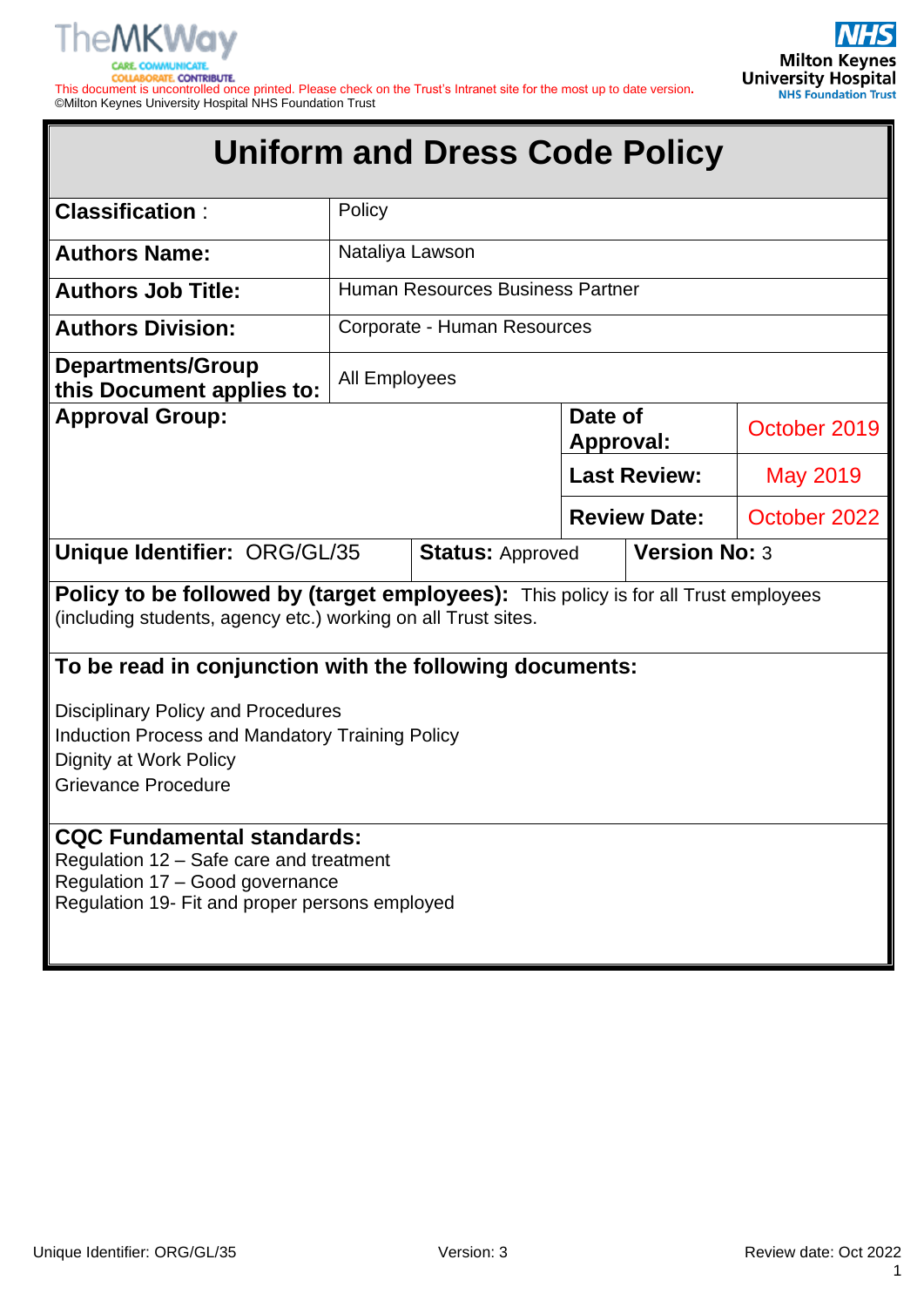# **TheMKWay**

**CARE COLLABORATE, CONTRIBUTE.** 

This document is uncontrolled once printed. Please check on the Trust's Intranet site for the most up to date version.<br>
©Milton Keynes University Hospital NHS Foundation Trust

| <b>Index</b> |    |
|--------------|----|
|              |    |
|              |    |
|              |    |
|              |    |
|              |    |
| 3.0          |    |
|              |    |
|              |    |
| 4.0          |    |
|              |    |
|              |    |
|              |    |
|              |    |
|              |    |
|              |    |
|              |    |
|              |    |
| 5.0          |    |
|              |    |
| 6.0          |    |
|              |    |
|              | 13 |
|              |    |
|              |    |
|              |    |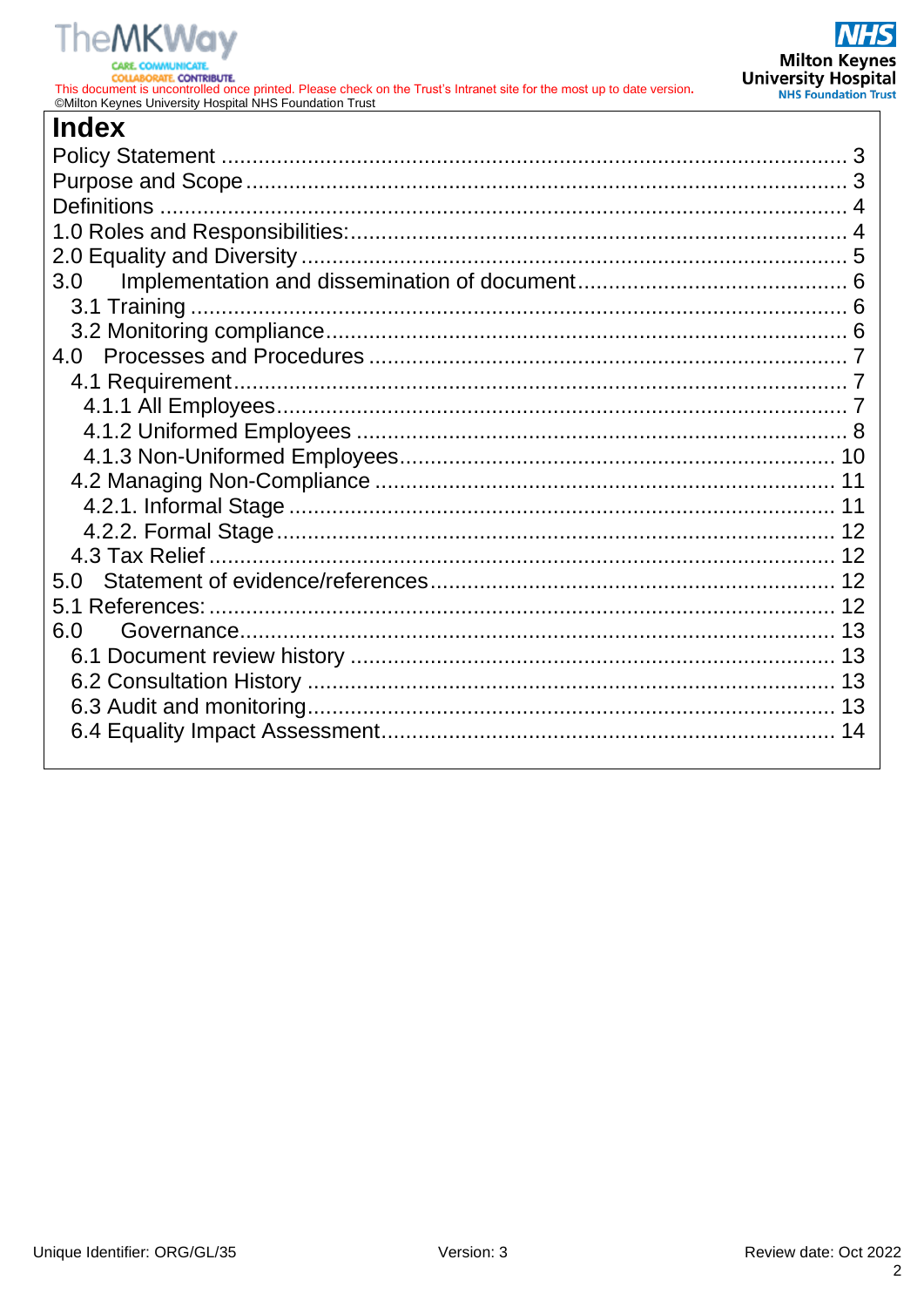



# <span id="page-2-0"></span>**Policy Statement**

This policy provides guidance to all Trust employees on the minimum standards of dress required in both clinical and non-clinical areas at all times.

This policy has been developed to ensure employees understand their responsibilities in relation to the standards of dress required to portray a professional image, whether in or out of uniform, at all times and the requirements under Infection Prevention and Control and Health and Safety legislation.

The policy complies with Uniforms and Work wear: guidance on uniform and work wear policies for the NHS employers, Department of Health March 2010, in addition to The Health and Social Care Act 2008 and sets out to maintain professional accountability, as defined by professional bodies/councils.

# <span id="page-2-1"></span>**Purpose and Scope**

This uniform and dress code includes:

- Dress standard for uniform-wearing and non-uniform employees
- Acceptable standard for clinical and non-clinical employees
- Correct and professional image for all employees

The Milton Keynes University NHS Foundation Trust expects all employees dress and appearance to reflect a professional image, which will promote confidence in patients, visitors, clients and colleagues. All employees of the Trust are ambassadors for the Trust and it is recognised that their appearance acts as a visual measure of how the public views the Trust.

The Uniform and Dress Code Policy is mandatory and applies to all Trust employees, both clinical and non-clinical, ensuring that high standards of personal presentation and professional image in the workplace are maintained at all times, and that all uniforms are worn in the prescribed manner. This policy ensures that all employees adhere to the requirement to wear appropriate clothing, which minimises the risk of infection transfer, which forms a key part of maintaining patient and employees' safety, and provides confidence on this issue to patients, carers/relatives, visitors and fellow employees. It is also essential to ensure that the employees and Trust fully comply with the Health and Social Care Act 2008 (DH2015).

It should be noted that Agency and Contract workers will be provided with uniforms by their respective employers however, they must be made aware of this policy to ensure they comply with Health and Safety and Infection Prevention and Control requirements.

This policy has been subject to Equality Impact Assessment and no issues have been identified. The assessment is available via the Policy Governance Administrator.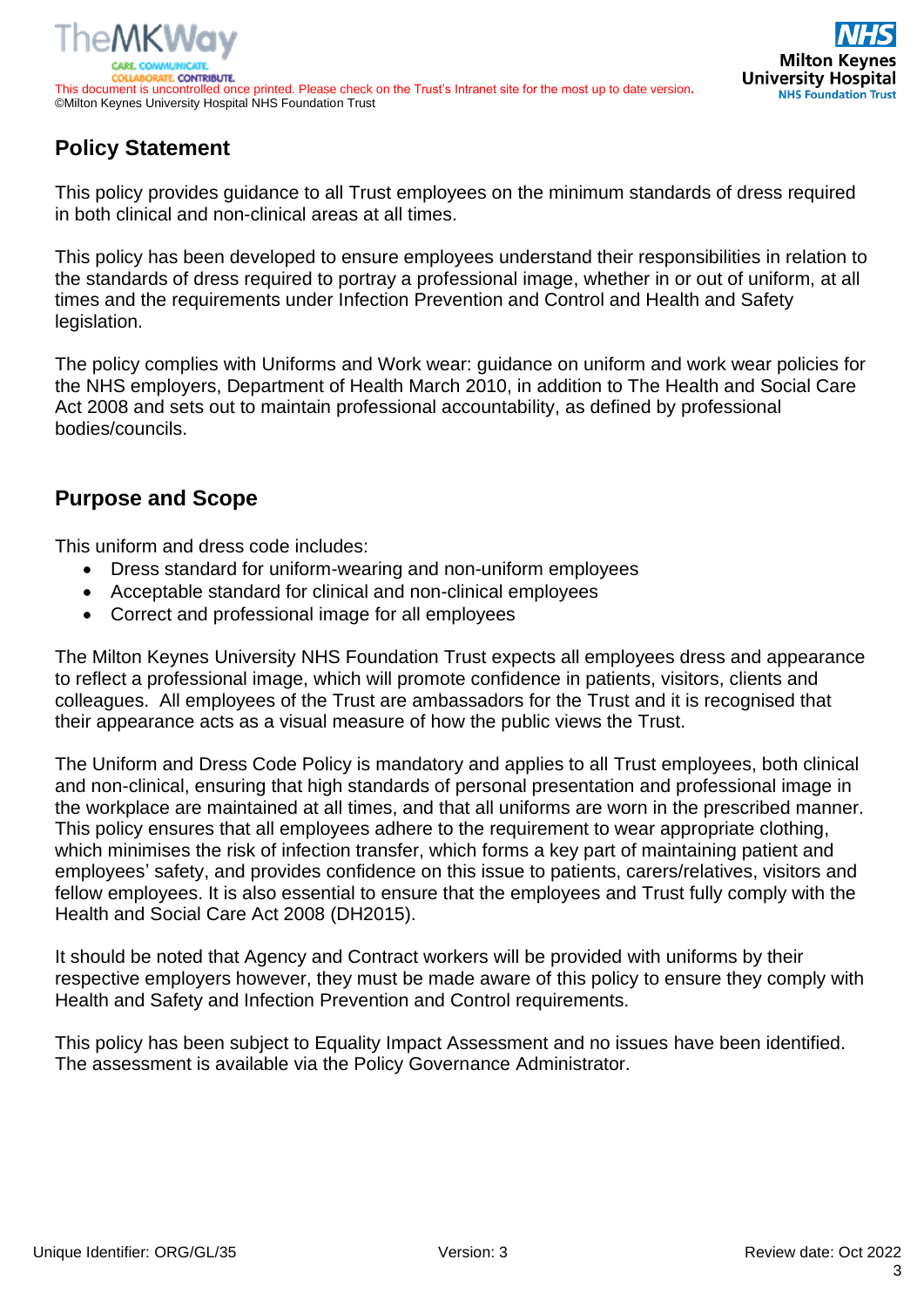



# <span id="page-3-0"></span>**Definitions**

**ADIPC** refers to the Assistant Director of Infection Prevention Control **CCG** refers to the Clinical Commissioning Group **DIPC** refers to the Director of Infection Prevention Control **IPCT** refers to Infection Prevention and Control Team **The Trust** refers to Milton Keynes University Hospital NHS Foundation Trust

# <span id="page-3-1"></span>**1.0 Roles and Responsibilities:**

#### **1.1 Chief Executive**

The Chief Executive has overall responsibility for ensuring that the Trust has appropriate policies in place and that robust monitoring arrangements are embedded.

#### **1.2. Chief Nurse, Director of Patient Safety, Infection Prevention and Control**

The HR Department is accountable for the policy implementation overall. However, the Chief Nurse has the delegated accountability for ensuring Trust wide implementation of this policy and that appropriate arrangements to ensure robust Infection Prevention and Control and adherence to Health and Safety within the Trust are implemented.

#### **1.2 Directors**

All directors are responsible for the implementation of this policy within their respective directorates and for taking remedial action to address non-compliance.

#### **1.3 Human Resources**

In collaboration with the Assistant Director for Infection Prevention and Control (ADIPC), Heads of Nursing/Midwifery and the Health and Safety Advisor, the HR Department is responsible for the authorship of this policy and review in line with national and/or local directives providing assurance reports on compliance to the Infection Prevention and Control Committee on an annual basis.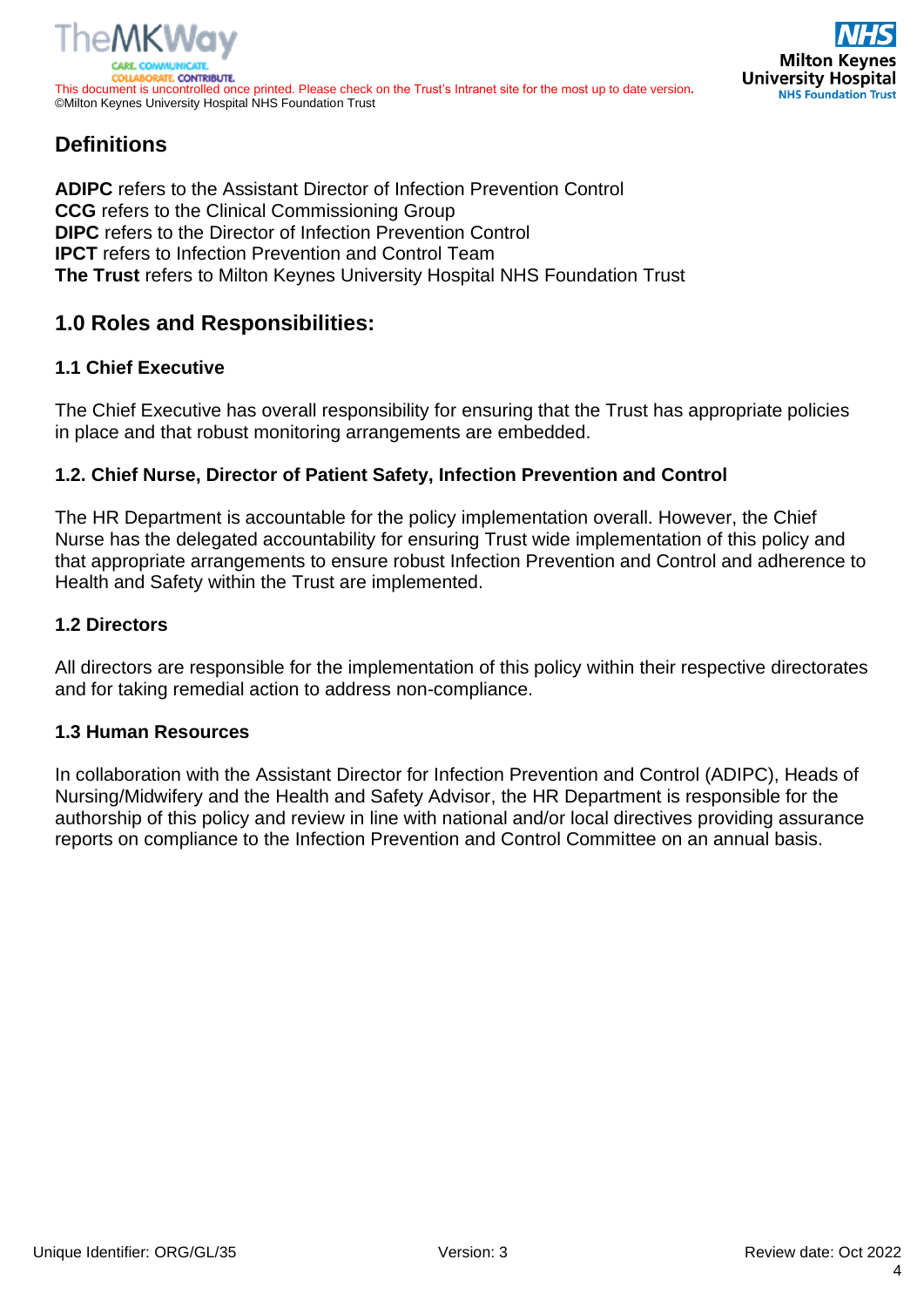## **1.4 Line Manager**

The line manager is responsible for both the monitoring and implementation of this policy and for ensuring compliance; and for ensuring all new employees are aware of this policy as part of the local induction process.

If employees are required to wear uniform, it is the line manager's responsibility to ensure the employee is issued with the appropriate uniform/ personal protective equipment at the commencement of their employment to ensure they have the required changes and a clean uniform for each shift.

Where the employee requires replacement uniforms due to wear and tear or damage the line manager must ensure appropriate replacements are provided and that:

- All employees display the appropriate photographic identification badge and other Trust name badges at all times.
- Employees who do not wear a uniform comply with the standards within the policy.

#### **1.4. Employees**

Employees are responsible for ensuring that they are compliant with the provisions of this policy and procedure. Further to this, employees are responsible for ensuring that they present themselves in a manner that is professional, preserves the health and safety of their patients and colleagues, and is in line with the Trust's values.

## <span id="page-4-0"></span>**2.0 Equality and Diversity**

The dress code does not discriminate in respect of the protected characteristics outlined within the Equality Act (2010), which supports provision for transgender employees to wear clothing appropriate to their identified gender.

The Trust understands that for some employees, their gender identity may be fluid and/or may sit outside the binary of male and female. To ensure that this policy and procedure accommodates all employees, the uniform and dress requirements have not been gendered and provided that employees comply with the provisions of this policy and are wearing clothing/uniform that is relevant to their role, the Trust is supportive of employees dressing in a way that makes them feel comfortable in the workplace.

The Trust recognises diversity of cultures, religions and beliefs, and takes a sensitive approach to ensure that appropriate adjustments to the provision of this policy and procedure are made. Employees who are required to adapt their uniforms to reflect their beliefs must remain within Health and Safety Legislation and Infection Prevention and Control requirements.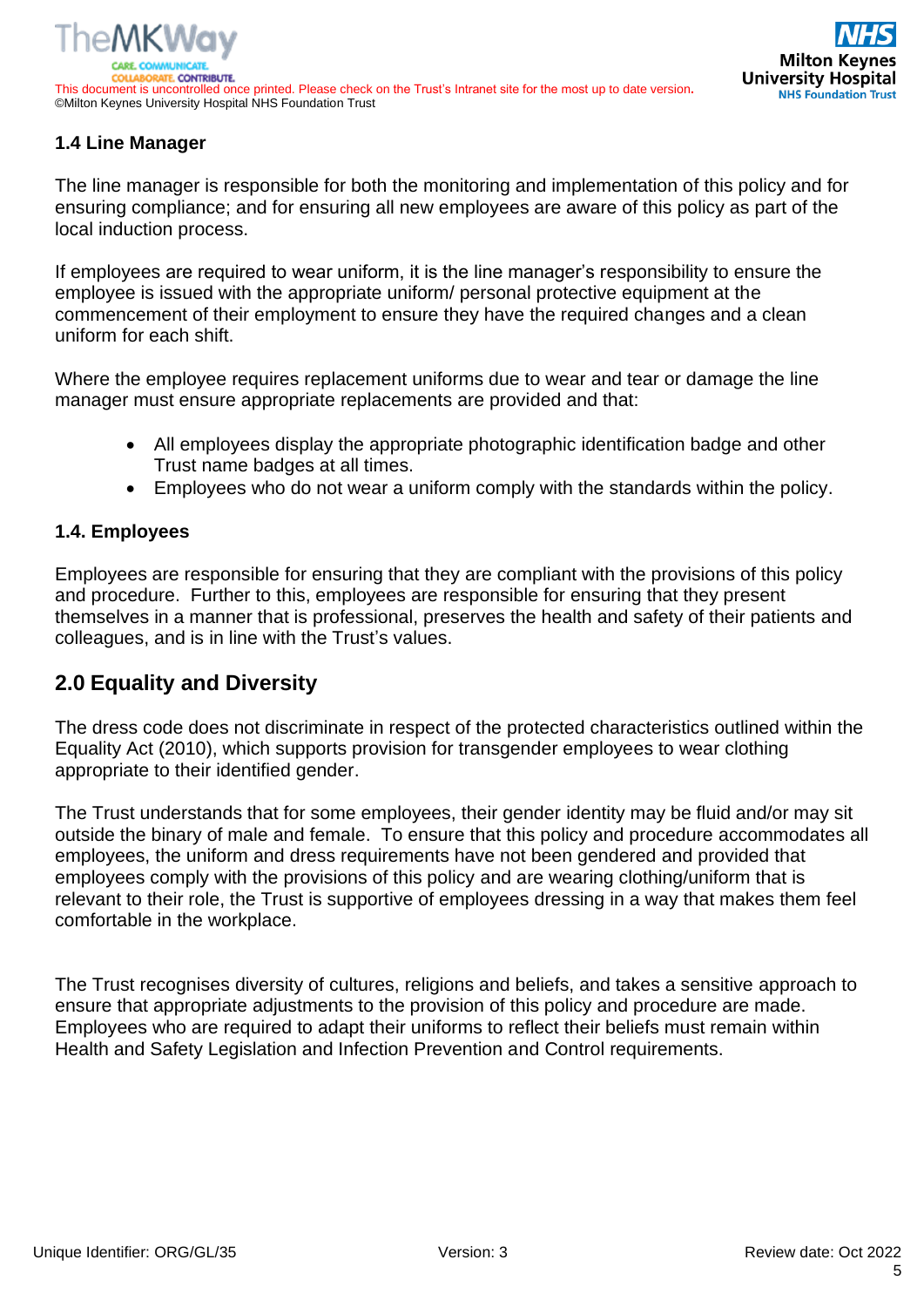# <span id="page-5-0"></span>**3.0 Implementation and dissemination of document**

Employees and other workers will be aware of this policy via their line managers, the Trust's intranet page and the Human Resources Department. The policy will be accessible to everyone through the Trust's intranet, departments where printed and by request to the Human Resources Department. This document will be published on the Trust Intranet.

#### <span id="page-5-1"></span>**3.1 Training**

This policy is supported by education sessions. Information relating to uniform and dress code policy will be shared at interview and reinforced with all new starters as part of their local induction period. All clinical employees must undertake annual Trust infection control

Standards relating to this policy are included in Trust induction/mandatory sessions where Hand Hygiene and the use of Personal Protective equipment is a core element. This may also be incorporated in bespoke training sessions to clinical departments.

#### <span id="page-5-2"></span>**3.2 Monitoring compliance**

Compliance with this policy will be monitored through:

Spot checks of dress code and uniform policy will be undertaken during the year, the outcomes of this will be reported to the relevant Directorate meetings for action.

The infection prevention and control team audit aspects of this policy as part of their audit programme, e.g. compliance with bare below the elbows.

All non-compliance is reported to the Senior Sister/ Manager at the time of audit. Remedial actions are expected to be shared via a report with a timescale for resolution.

Non-compliance with the policy will be managed via the appropriate HR process; this will be supported by the Director of Patient Safety, Performance and Quality, and the Medical Director.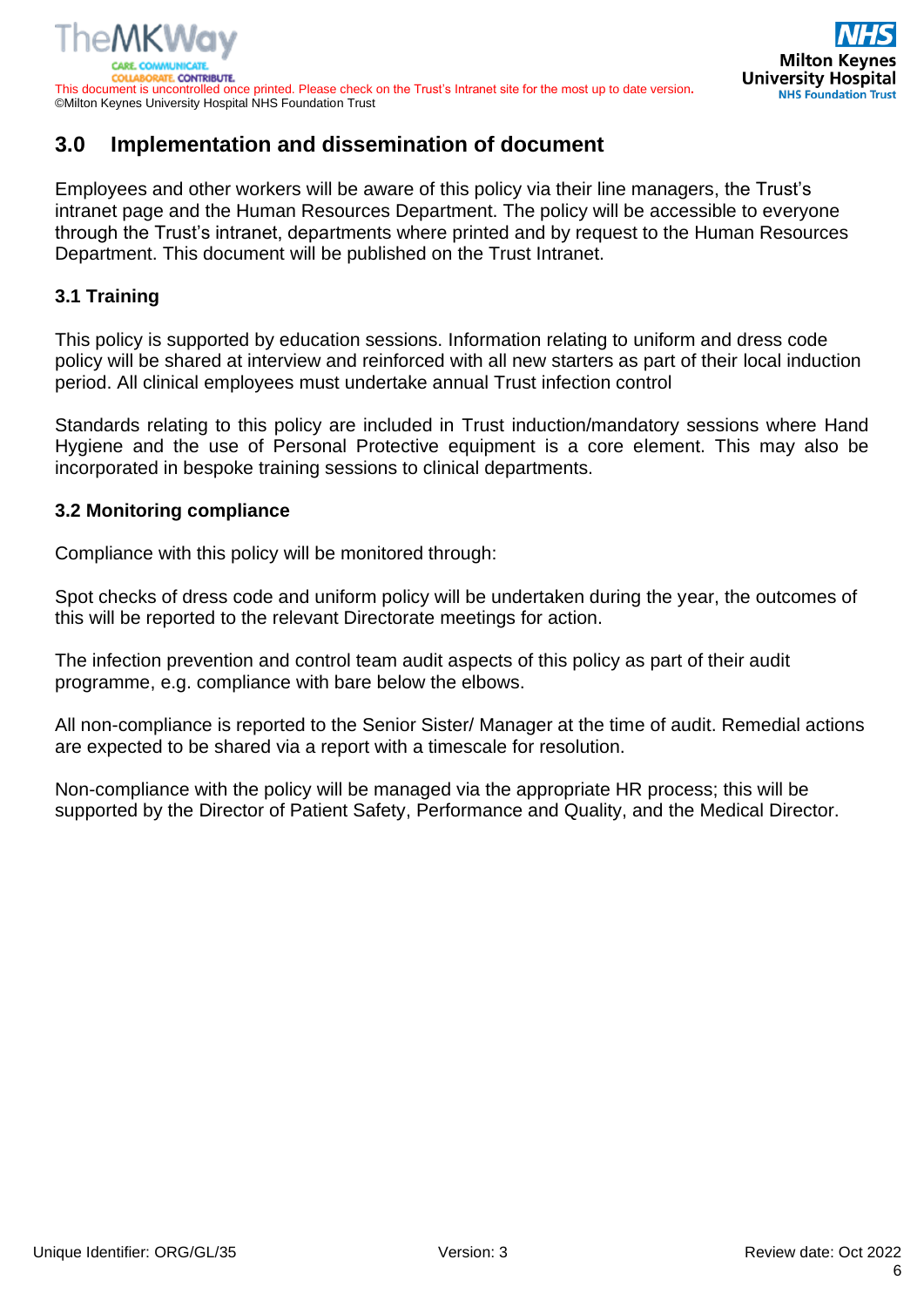This document is uncontrolled once printed. Please check on the Trust's Intranet site for the most up to date version**.** ©Milton Keynes University Hospital NHS Foundation Trust



# <span id="page-6-0"></span>**4.0 Processes and Procedures**

٦

#### <span id="page-6-1"></span>**4.1 Requirement**

 $\overline{1}$ 

#### <span id="page-6-2"></span>**4.1.1 All Employees**

| Item                    | Policy requirement                                                                                                                                                                                                                                                                                                                                                                               |  |  |
|-------------------------|--------------------------------------------------------------------------------------------------------------------------------------------------------------------------------------------------------------------------------------------------------------------------------------------------------------------------------------------------------------------------------------------------|--|--|
| <b>Identity</b>         | All employees must wear a visible Trust approved name badge which<br>states their name and designation.                                                                                                                                                                                                                                                                                          |  |  |
|                         | Employees working with children and young people may wear an<br>additional name badge suitable for the age group being cared for.                                                                                                                                                                                                                                                                |  |  |
|                         | Photographic identification badges must be carried/worn at all times and<br>be presented as required.                                                                                                                                                                                                                                                                                            |  |  |
| <b>Professional</b>     | Professional organisation or Trade Union and/or approved Trust or<br>national campaign badges may be worn - for example Dementia Friends,<br>Hand Hygiene champions. All badges must be removed in situations<br>where they are likely to cause injury to patient, employees and visitors.                                                                                                       |  |  |
| Lanyards                | Lanyards must be the approved Trust lanyard (this includes Freedom to<br>Speak up Guardian, Union, Dementia friends) designed to break/or fitted<br>with a tug release to prevent strangulation.                                                                                                                                                                                                 |  |  |
|                         | Badges/pins (magnetic or stick) must not be attached to the lanyards.<br>Lanyards must be kept clean and replaced if visibly soiled.                                                                                                                                                                                                                                                             |  |  |
|                         | If undertaking clinical care, then the lanyard should be placed out of the<br>way ideally in a pocket.                                                                                                                                                                                                                                                                                           |  |  |
| <b>Personal Hygiene</b> | All employees should maintain a high level of personal hygiene and<br>appearance. Clothing should be clean and tidy and in a good state of<br>repair.                                                                                                                                                                                                                                            |  |  |
| <b>Headwear</b>         | Turbans and kippots, veils (Christian or nikab) and headscarves (hijabs<br>and jilbabs) are supported on religious grounds. The latter should be<br>shoulder length, scarves must not drape freely when providing direct<br>clinical care. If working clinically, these must be laundered on a daily<br>basis and changed if they become contaminated as per IPC Standard<br>Precautions Policy. |  |  |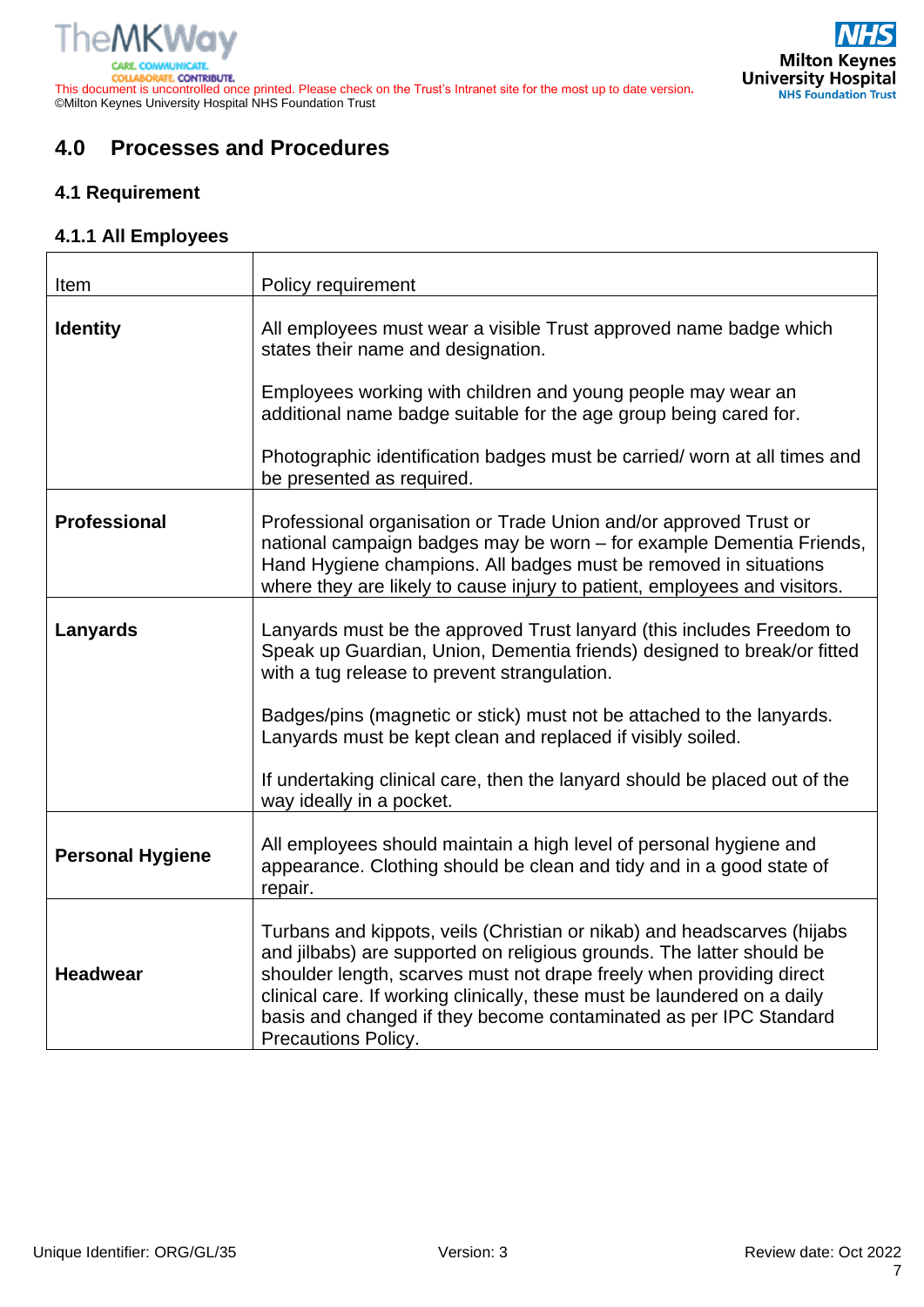

**ORATE CONTRIBUTE COLLAI** 

This document is uncontrolled once printed. Please check on the Trust's Intranet site for the most up to date version**.** ©Milton Keynes University Hospital NHS Foundation Trust

#### <span id="page-7-0"></span>**4.1.2 Uniformed Employees**

| <b>Item</b>                                      | <b>Policy requirement</b>                                                                                                                                                                                                                                                                   |  |  |  |  |  |
|--------------------------------------------------|---------------------------------------------------------------------------------------------------------------------------------------------------------------------------------------------------------------------------------------------------------------------------------------------|--|--|--|--|--|
| Students & Agency<br>employees                   | Students must wear the approved uniform (e.g. University) in accordance<br>with their role in line with this policy.                                                                                                                                                                        |  |  |  |  |  |
|                                                  | Agency employees must wear approved agency uniform.                                                                                                                                                                                                                                         |  |  |  |  |  |
| Tattoos                                          | Tattoos should be discretely concealed where possible. However,<br>employees must ensure compliance with bare below the elbow and hand<br>hygiene policy.                                                                                                                                   |  |  |  |  |  |
|                                                  | The wearing of items for religious/ cultural reasons is in most<br>circumstances welcomed by the Trust providing Health and Safety is not<br>compromised.                                                                                                                                   |  |  |  |  |  |
| <b>Religious/ Cultural</b><br>beliefs allowances | Employees who wear facial coverings for religious reasons are required<br>to remove them whilst on duty. This is to ensure that employees are<br>identifiable and to enhance engagement and communication with<br>patients, visitors and colleagues.                                        |  |  |  |  |  |
| <b>Tights and Socks</b>                          | Tights/ stockings must be worn and should be of a neutral colour or<br>black/navy. During the months of May to September inclusive due to<br>warm weather and following a discussion with the line manager (Team<br>Leader, Senior Sister, Unit Manager) employees can remove their tights. |  |  |  |  |  |
|                                                  | Socks should be neutral with no bright logos.                                                                                                                                                                                                                                               |  |  |  |  |  |
| <b>Trousers</b>                                  | Full length trousers must be worn although the Trust recognises that<br>some clinical activities require employees to wear shorts, i.e. in the<br>physio gym or community physio settings.                                                                                                  |  |  |  |  |  |
| Vests                                            | Vests/T-shirts must not be visible.                                                                                                                                                                                                                                                         |  |  |  |  |  |
|                                                  | Footwear must be black and low heeled, closed toe and heel with a soft<br>sole. In addition, it should support the foot with non-slip soles (in order to<br>be of low noise in clinical areas). There should be no logos or flashes.                                                        |  |  |  |  |  |
|                                                  | Maintained clean laces should match the shoe.                                                                                                                                                                                                                                               |  |  |  |  |  |
| Footwear                                         | Slip-on, lace-up, Velcro fastening styles are all acceptable. Trainers must<br>be black or navy with no branding visible and should be of a material<br>which is washable and or polished.                                                                                                  |  |  |  |  |  |
|                                                  | Open toe shoes must NOT be worn in clinical practice in either the Trust<br>or community setting.                                                                                                                                                                                           |  |  |  |  |  |
|                                                  | During warm weather a lighter weight closed toe and heel can be worn,                                                                                                                                                                                                                       |  |  |  |  |  |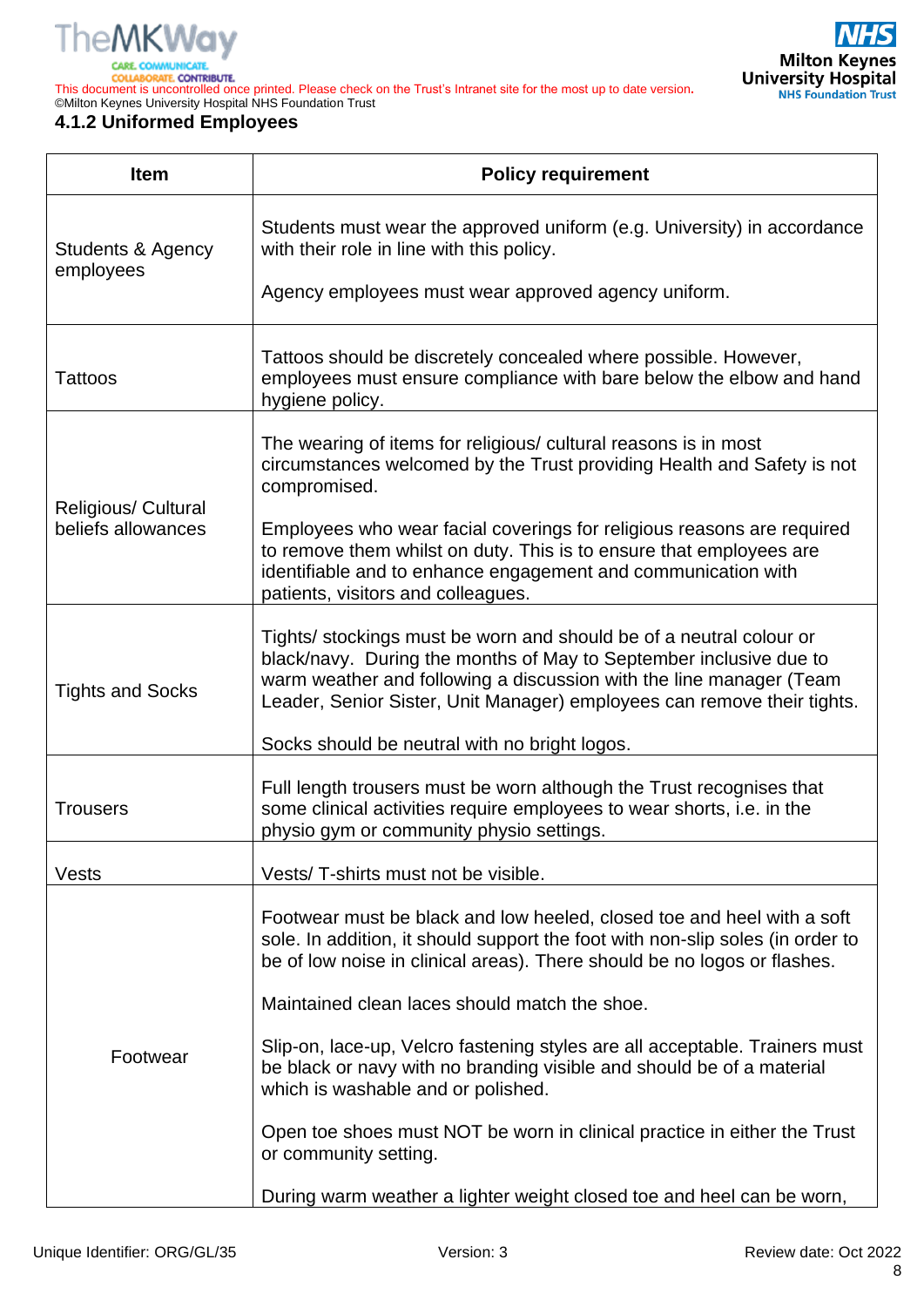

**CARE COLLABORATE, CONTRIBUTE.** 

This document is uncontrolled once printed. Please check on the Trust's Intranet site for the most up to date version**.** ©Milton Keynes University Hospital NHS Foundation Trust

|                     | however, employees must be aware of Health and Safety requirements of<br>the role and ensure their footwear is reflective of this.                                                                                                                                      |  |
|---------------------|-------------------------------------------------------------------------------------------------------------------------------------------------------------------------------------------------------------------------------------------------------------------------|--|
| Hair                | Long hair (below the collar level) must be tied back and put above the<br>collar when working in a clinical setting. Hair fastenings should be<br>minimal (size and type). Tied hair should not "swing" as this presents a<br>safety hazard.                            |  |
|                     | The Trust operates a 'bare below the elbow' policy for all employees<br>(either in uniform or in non-uniform) when visiting or working in any<br>clinical areas, or where direct patient contact is involved.                                                           |  |
|                     | All employees who enter/work in clinical areas must wear clothing which<br>facilitates effective hand hygiene. Wrist watches and all below the elbow<br>jewellery must be removed.                                                                                      |  |
|                     | Employees are permitted to wear a plain band ring or, where cultural<br>obligation is indicated, the equivalent wrist band.                                                                                                                                             |  |
|                     | One pair of stud earrings may be worn. However, hoops and dangling<br>earrings are not permitted and must not be worn due to the attendant<br>health and safety risks.                                                                                                  |  |
| Jewellery           | Stretchers used in the ear lobe must be with a flesh coloured plug.                                                                                                                                                                                                     |  |
|                     | Theatre employees must remove earrings/piercings prior to working in<br>the theatre, as there is a risk these may fall into patients surgical wound<br>areas.                                                                                                           |  |
|                     | No necklaces, chains, bracelets or ankle chains to be worn; however,<br>recognised medi-alerts are permitted providing the employee has<br>discussed this with their line manager and Staff Health and Wellbeing,<br>formerly known as Occupational Health.             |  |
|                     | One discreet nose piercing may be worn; this must be small flat to the<br>skin. No other hoops or other visible facial/body piercings are permitted.                                                                                                                    |  |
|                     | Nails should be short, clean and tidy.                                                                                                                                                                                                                                  |  |
| Finger nails        | Nail varnish and/or nail jewellery, acrylic and/or gel nails, including nail<br>extensions, must not be worn for employees giving direct patient care, as<br>these have been shown to act as a reservoir for gram-negative bacteria<br>making hand hygiene ineffective. |  |
| Make up             | Make up should be discreet. Perfume/deodorant/aftershave should be<br>light.                                                                                                                                                                                            |  |
| <b>Stethoscopes</b> | Stethoscopes must not be worn around the neck unless being used for<br>patient assessment.                                                                                                                                                                              |  |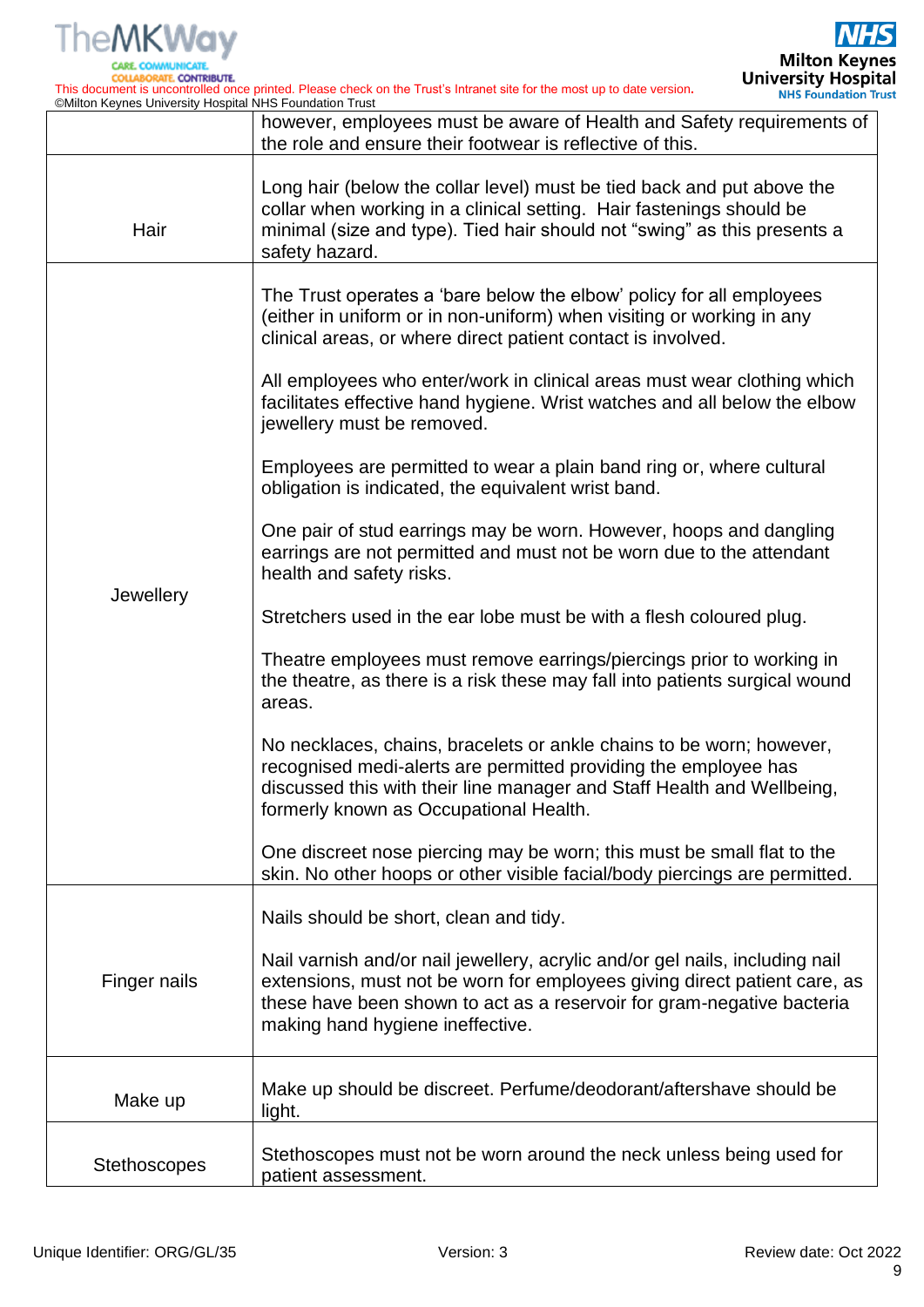DRATE, CONTRIBUTE. This document is uncontrolled once printed. Please check on the Trust's Intranet site for the most up to date version**.** ©Milton Keynes University Hospital NHS Foundation Trust

#### <span id="page-9-0"></span>**4.1.3 Non-Uniformed Employees**

Where uniform is not a role requirement, employees should ensure that their clothes are suitable for work purposes, are always clean and in a good state of repair maintaining a standard of professionalism. They should be free from smells associated with cigarettes and vapes and/or body odour.

Some employees may work in a clinical area, although it is deemed appropriate for them not to be in uniform (for example, medical students). In this case they must comply with the relevant principles detailed in section 4.1.1 and 4.1.2.

| <b>Item</b>                                      | <b>Policy requirement</b>                                                                                                                                                                                                                                                                                                              |  |  |
|--------------------------------------------------|----------------------------------------------------------------------------------------------------------------------------------------------------------------------------------------------------------------------------------------------------------------------------------------------------------------------------------------|--|--|
| Make up and Nails                                | Make up should be discreet. Nails should be clean and nail varnish<br>where worn must be in good condition and a subtle colour.                                                                                                                                                                                                        |  |  |
|                                                  | If working in clinical environment and participate in direct patient and<br>client care, acrylic nails and nail varnish are not acceptable.                                                                                                                                                                                            |  |  |
| Jewellery                                        | Employees should ensure that their jewellery does not pose a risk to<br>themselves or others. Facial piercing should remain discreet; these<br>should be flat and plain in order to avoid potential harm in accordance<br>with Health and Safety.                                                                                      |  |  |
| Footwear                                         | Footwear should be appropriate for the type of work individuals carry<br>out and not expose others to unnecessary risk. The slips, trips and<br>falling hazards, which mules, high heels, toe-post, flip-flops or sling-<br>back shoes and sandals etc. can cause or exacerbate, should be<br>considered when selecting work footwear. |  |  |
| <b>Tattoos</b>                                   | Tattoos that could be deemed inappropriate or offensive to any patient<br>or employee must be covered.                                                                                                                                                                                                                                 |  |  |
| <b>Stethoscopes</b>                              | Stethoscopes must not be worn around the neck unless being used for<br>patient assessment.                                                                                                                                                                                                                                             |  |  |
| Hair                                             | When working clinically, Long hair (below the collar level) must be tied<br>back and put above the collar when working in a clinical setting. Hair<br>fastenings should be minimal (size and type). Tied hair should not<br>"swing" as this presents a safety hazard.                                                                  |  |  |
| <b>Religious/ Cultural beliefs</b><br>allowances | The wearing of items for religious/ cultural reasons is in most<br>circumstances welcomed by the Trust providing Health and Safety is<br>not compromised.<br>When working clinically, employees who wear facial coverings for                                                                                                          |  |  |
|                                                  | religious reasons are required to remove them whilst on duty. This is to<br>ensure that employees are identifiable and to enhance engagement<br>and communication with patients, visitors and colleagues.                                                                                                                              |  |  |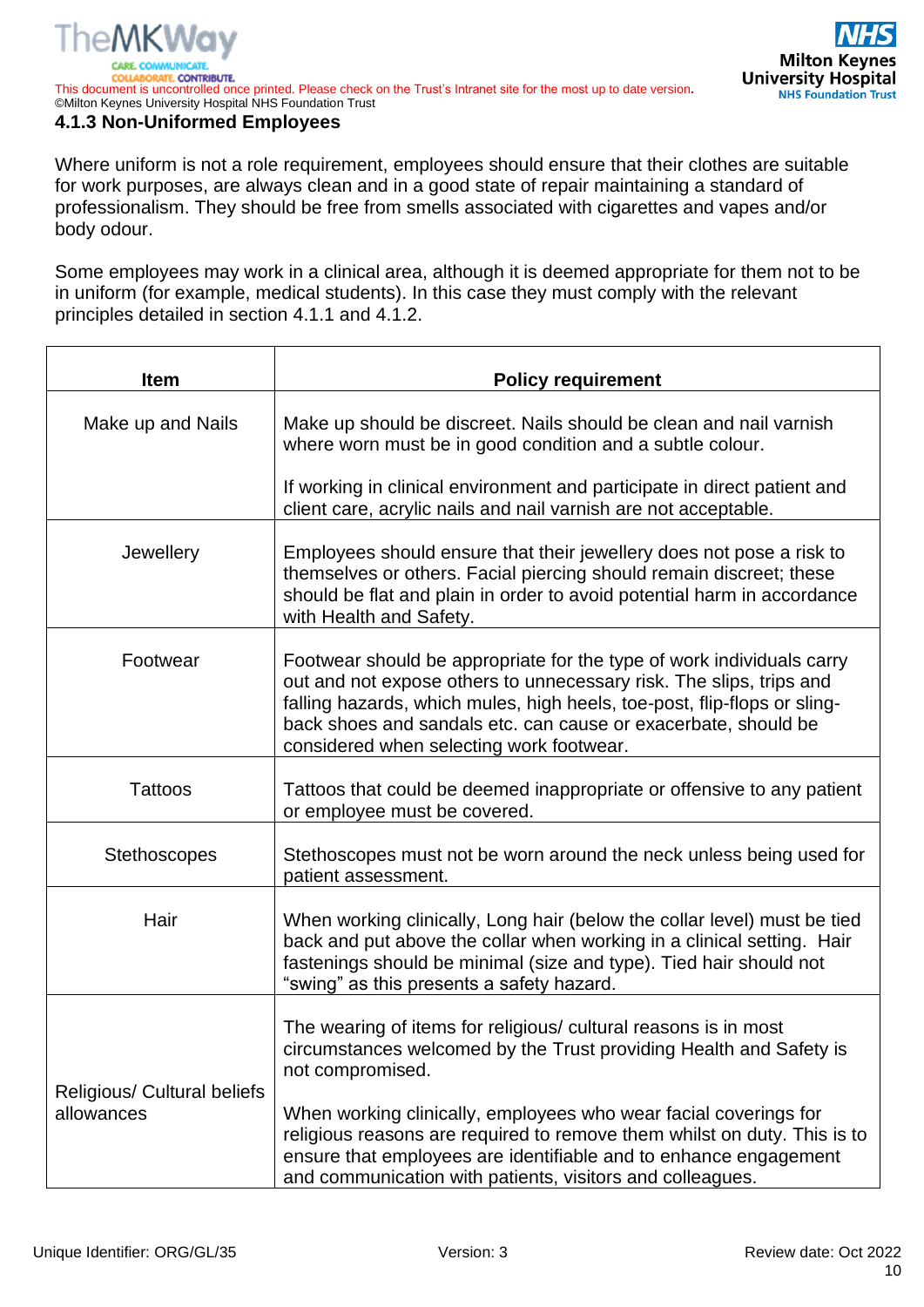

*<u>ITE. CONTRIBUTE.</u>* 

This document is uncontrolled once printed. Please check on the Trust's Intranet site for the most up to date version**.** ©Milton Keynes University Hospital NHS Foundation Trust



| <b>Non-Uniform Dress</b><br><b>Example</b>                                | <b>Policy requirement</b>                                                                                                                                                                                                                                                                                                                                                                                                                                                                                                                                                                                                                                                                                                                              |
|---------------------------------------------------------------------------|--------------------------------------------------------------------------------------------------------------------------------------------------------------------------------------------------------------------------------------------------------------------------------------------------------------------------------------------------------------------------------------------------------------------------------------------------------------------------------------------------------------------------------------------------------------------------------------------------------------------------------------------------------------------------------------------------------------------------------------------------------|
| Examples of <b>acceptable</b><br>clothing for employees<br>not in Uniform | Collared tucked in shirt, polo shirt, sweater, tie (optional), jacket<br>(optional), formal style trousers. Formal style enclosed boots/shoes.<br>Cargo trousers, if part of uniform in line with Health and Safety<br>Personal Protective Equipment requirements, for example Estates<br>workers. Clothing to fulfil religious culture and ethnic needs.<br>Black/navy trainers may be worn, if smart in appearance. Clothing to<br>fulfil religious culture and ethnic needs. Skirt (not mini, should be to the<br>knee). Dress (not mini). Tailored trousers. Jacket or smart cardigan,<br>Boots, flats and heels (not more than 10 cm high), open toed shoes,<br>sandals (not in a clinical area); trainers may be worn if smart in<br>appearance. |
| Examples of<br>unacceptable clothing<br>for employees not in<br>uniform   | Jeans/cargo trousers, T-shirt (unless under a shirt and as an agreed<br>promotional activity), sweat pants, shorts, camouflage, flip-flops, sports<br>shoes. Miniskirts/dresses. Sun, beach or spaghetti strap<br>dresses/tops. Halter tops or tops with bare shoulders. Any clothing that<br>is overly revealing of the cleavage, stomach, midriff or thighs is<br>unacceptable. Sweatshirts. Flip-flops, stiletto heels, sports shoes.                                                                                                                                                                                                                                                                                                               |
| <b>Personal Protective</b><br>Equipment                                   | If direct patient care is required, then personal protective equipment<br>must be used as per the Standard Precaution Policy. In addition, "bare<br>below the elbows" rule must be adhered to when entering clinical<br>areas.                                                                                                                                                                                                                                                                                                                                                                                                                                                                                                                         |

#### <span id="page-10-0"></span>**4.2 Managing Non-Compliance**

Employees that are deemed by a line manager or senior person on duty to be contravening the provisions of this policy will be asked to adhere to the recommendations as soon as practicably possible.

Failure to comply with this policy is classed as misconduct and may result in disciplinary action, up to and including dismissal. Any disciplinary issues shall be investigated and managed in line with the Trust's Disciplinary Policy & Procedure. There are two stages of managing non-compliance in respect of this policy.

#### <span id="page-10-1"></span>**4.2.1. Informal Stage**

On the first occasion the non-compliant employee will be instructed by their line manager/ manager in charge to return home and re-present for work in more appropriate clothing. Any time lost as the result of returning home and re-presenting for work will be unpaid. The line manager will write to the employee to confirm the expected standards in terms of their dress/uniform and to inform them that further instances of non-compliance may lead to a formal investigation in line with the Trust's Disciplinary Policy and Procedure.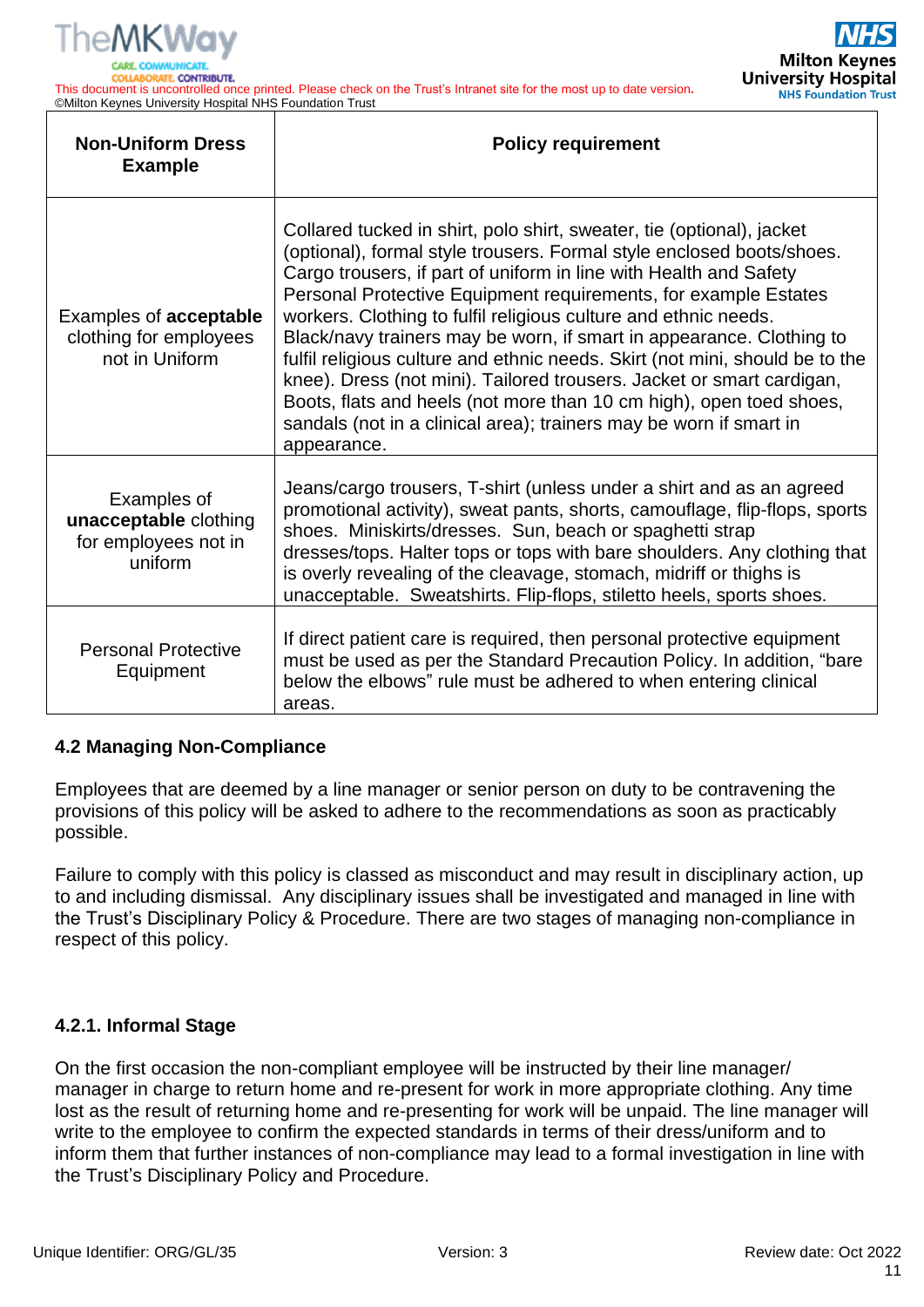<span id="page-11-0"></span>On any subsequent occasion of non-compliance, the employee will also be instructed by their line manager/ manager in charge to return home and re-present for work in more appropriate clothing. Any time lost as the result of returning home and re-presenting for work will be unpaid. Further to this, the failure to comply will be formally investigated in line with the Trust's Disciplinary Policy and Procedure, and the employee may be subject to a formal sanction.

#### <span id="page-11-1"></span>**4.3 Tax Relief**

Clinical employees may be able to reclaim some costs relating to their uniform from the Inland Revenue office. Trade Union representatives may be able to assist with information on where to access the relevant forms.

## <span id="page-11-2"></span>**5.0 Statement of evidence/references**

### <span id="page-11-3"></span>**5.1 References:**

Control of Substances Hazardous to Health Regulation (COSHH) 5th Edition Approved Code of Practice and Guidance Health and Safety Executive Books ISBN 0-7176-2981-3

Department of Health (2015) The Health and Social Care Act 2008, Code of Practice on the prevention and control of infection and related guidance Available at: https://www.gov.uk/dh

Health and Safety Act (2004) Section 2 and 3

Loveday, H.P. Wilson, J.A. Hoffman, P.N and Pratt R.J. (2007) Public Perception and the social and microbiological significance of uniforms in the prevention and control of healthcare associated infections: an evidence review. British Journal of Infection Control

Maintaining High Professional Standards in the Modern NHS for Doctors and Dentists

NHS Employers Dress Code and Discrimination (accessed June 2017) http://www.nhsemployers.org/yourworkforce/plan/building-a-diverse-workforce/need-toknow/dress-codes-and-discrimination

#### **5.2 External web link references:**

NICE (2014) Infection Prevention and Control Nice Quality standard. https://www.nice.org.uk

WHO (2006) Your 5 moments of hand hygiene [pdf] Available at: http://www.who.int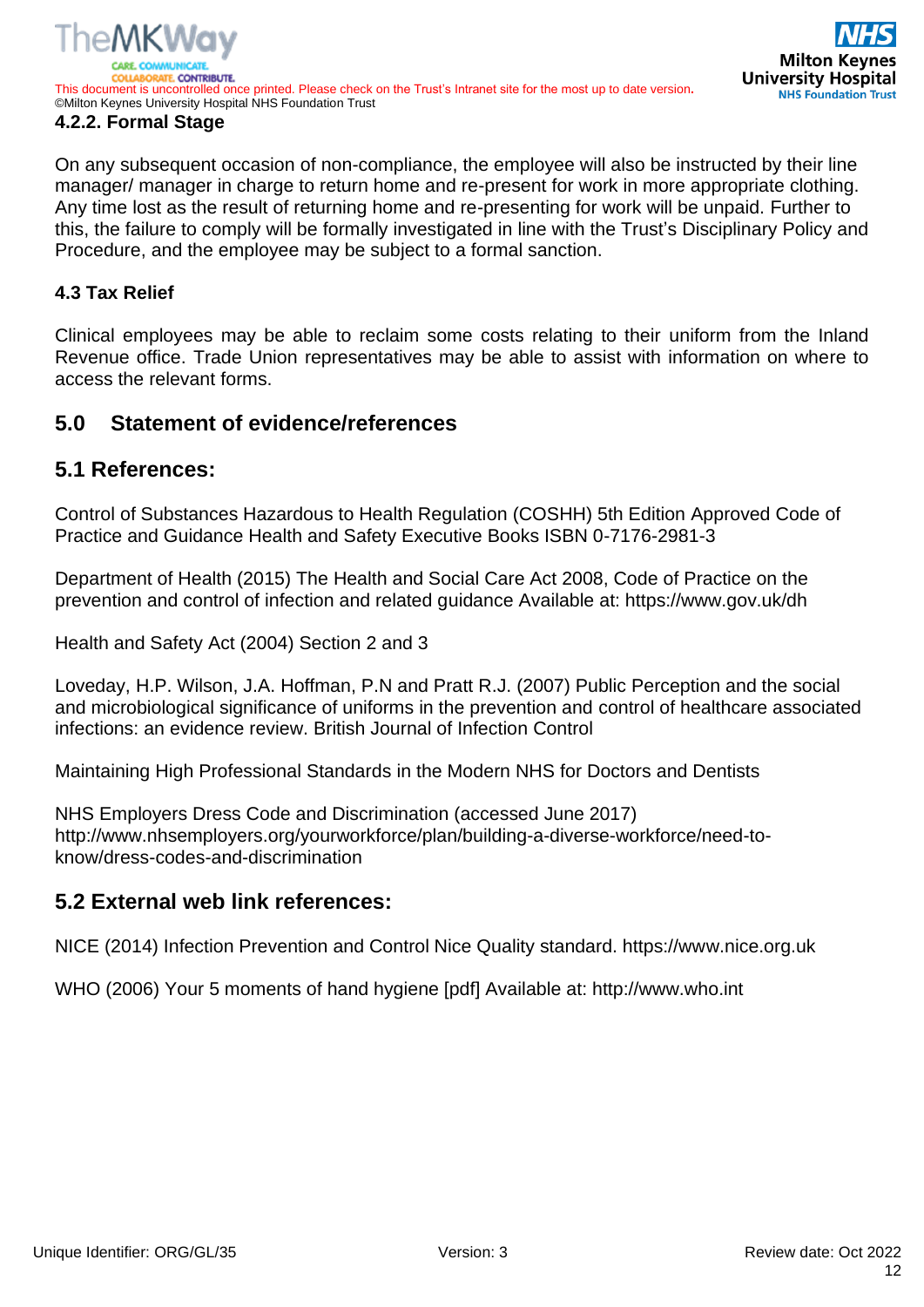

**JORATE, CONTRIBUTE. COLLA** This document is uncontrolled once printed. Please check on the Trust's Intranet site for the most up to date version**.** ©Milton Keynes University Hospital NHS Foundation Trust

## <span id="page-12-0"></span>**6.0 Governance**

# <span id="page-12-1"></span>**6.1 Document review history**

|                                                           | <b>NHS</b>           |
|-----------------------------------------------------------|----------------------|
| <b>University Hospital</b><br><b>NHS Foundation Trust</b> | <b>Milton Keynes</b> |

| <b>Version number</b> | <b>Review date</b> | <b>Reviewed by</b> | <b>Changes made</b> |
|-----------------------|--------------------|--------------------|---------------------|
|                       |                    |                    |                     |

#### <span id="page-12-2"></span>**6.2 Consultation History**

| <b>Stakeholders</b><br>Name/Board | Area of<br><b>Expertise</b> | <b>Date Sent</b> | <b>Date</b><br><b>Received</b> | <b>Comments</b> | <b>Endorsed Yes/No</b> |
|-----------------------------------|-----------------------------|------------------|--------------------------------|-----------------|------------------------|
| <b>PRG</b>                        | <b>Staff Side</b>           | Jul-19           | <b>Jul-19</b>                  | Approved        | Yes                    |
| <b>JCNC</b>                       | <b>Staff Side</b>           | <b>Jul-19</b>    | <b>Jul-19</b>                  | Approved        | Yes                    |
| Workforce Board                   | <b>Staff Side</b>           | $Oct-19$         | $Oct-19$                       | Approved        | Yes                    |
| Infection Control                 | <b>Infection</b><br>Control | $Nov-19$         | <b>Nov-19</b>                  | Approved        | Yes                    |

### <span id="page-12-3"></span>**6.3 Audit and monitoring**

| <b>Audit/Monitoring</b>    | Tool                      | <b>Audit</b> | <b>Frequency</b> | <b>Responsible</b>     |
|----------------------------|---------------------------|--------------|------------------|------------------------|
| <b>Criteria</b>            |                           | Lead         | of Audit         | <b>Committee/Board</b> |
| Through disciplinary cases | <b>ER Case</b><br>Tracker | ΗR           | 3 Yearly         | <b>Workforce Board</b> |